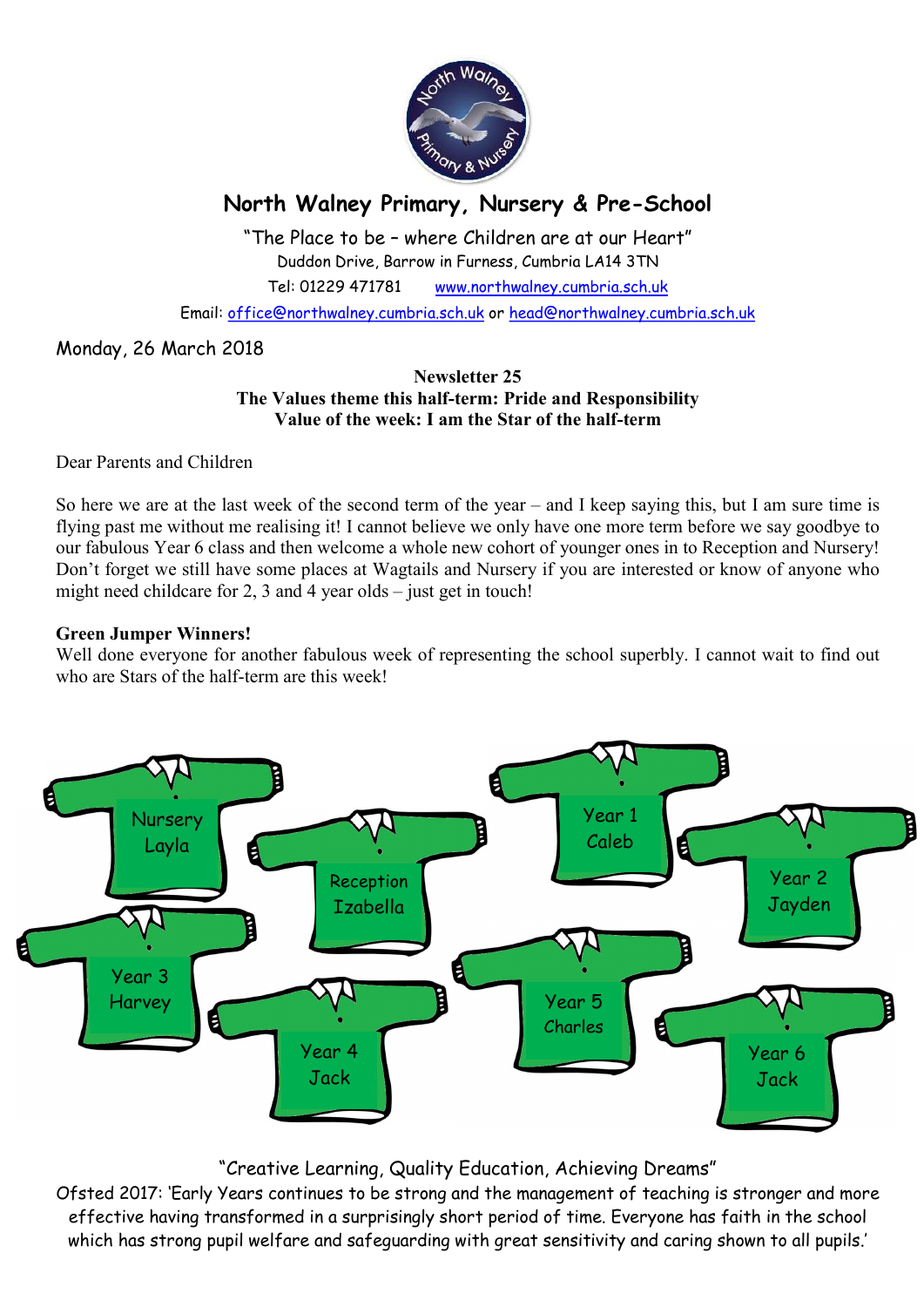

#### Attendance

We have had our termly inspection regarding attendance and have been told that attendance has dropped this year compared to last year. I think a lot of this is due to illness but we still have a number of people taking family holidays during term time. Please can I ask everyone to make sure their children are in school on time each and every day possible so that each child's attendance moves towards the magic number of 96%. Every day lost means less learning and it is very easy to get left behind when your child comes back to school, so please do help your child by keeping them in school as much as possible. Thank you.

Sponsored Walk - - THANK YOU ALL SO MUCH!

Thank you, thank you, thank you everybody!





#### Easter Egg Competition

Anyone who has designed and decorated their egg needs to bring it in to school on Thursday 29<sup>th</sup> March (last day of term). The winners will be announced in assembly at 11am if parents would like to come along too! Prizes for each of the winners in each year group plus 2<sup>nd</sup> and 3<sup>rd</sup> place prizes PLUS if any adults want to have a go, please do join in!

Well done to everyone – it was such a lovely day and everyone was so supportive of each other throughout our sponsored walk. I don't know how much we have raised so far but ideally, please could everyone get their sponsor money in before the holidays. We are hoping to raise over £1000 again and donate some of the money to the Rumic Foundation as they have given us the minibus, as well as using the money towards trips and events for all of the children during the summer term.

## Supporting Sports Relief

Thank you everyone who dressed up and joined in with our Sports Relief fundraiser on Friday. We raised £100 for the charity, showing how much we care for others around the world. Well done everyone!





#### Karate grading

Congratulations to our Karate experts who graded again last week. It is such a wonderful opportunity for so many of the children to join in with a Marital Arts sport and get so much out of it – not just learning the skills for the sport, but also developing their own mindfulness and well-being. Congratulations to all of you!

#### PTA Easter Disco – 28<sup>th</sup> March from 4pm

Tickets for the disco are £1.00 and are available on the door. Enjoy the dancing! Thank you to the PTA for organising this once again!

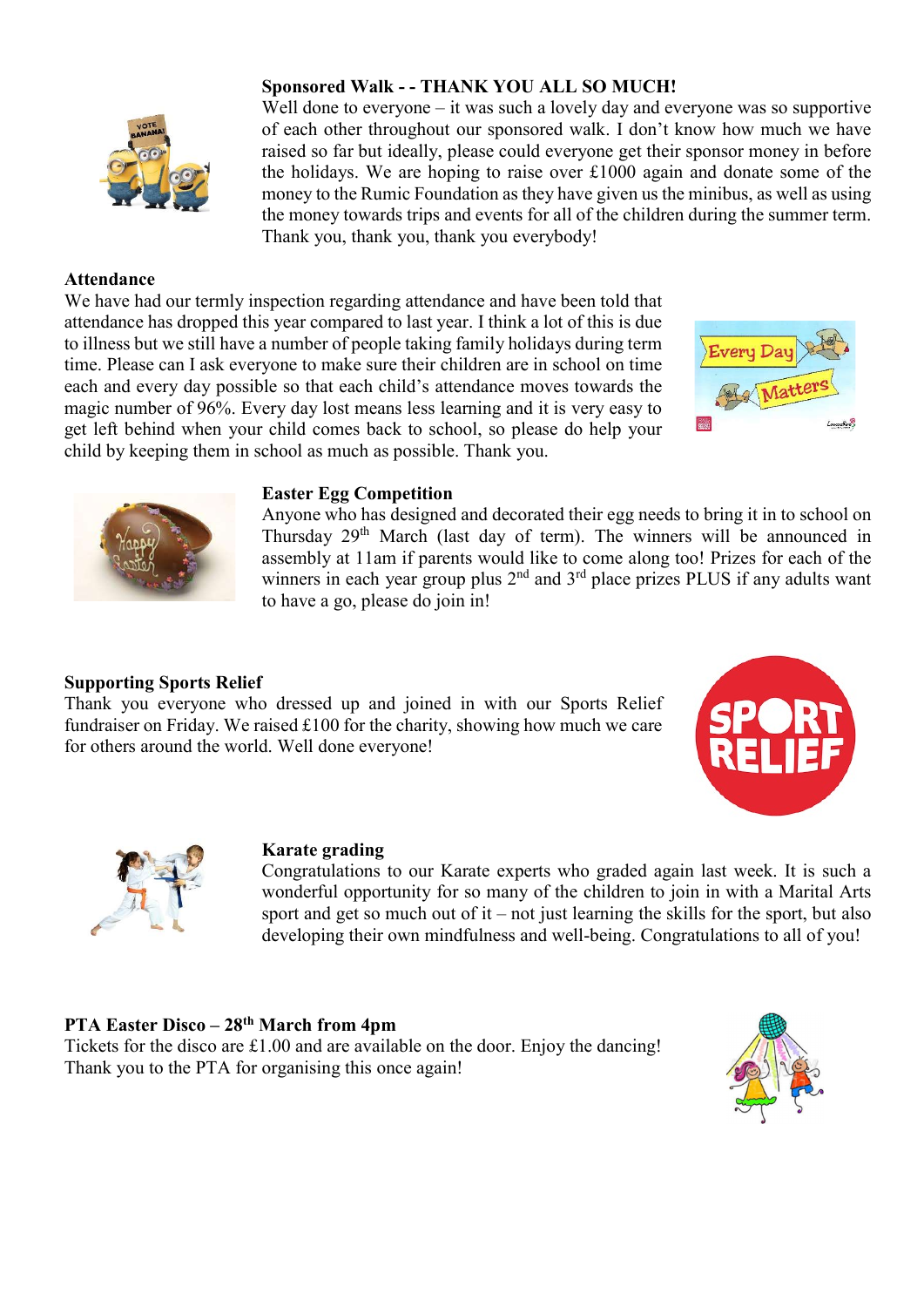

#### Natterjacks last day of term offer!

Natterjacks have decided to run a special afternoon on Thursday 29<sup>th</sup> March which will cover the afternoon for any parents who need childcare on the last day of term as school will finish as usual at 1:15pm. Natterjacks can be booked either via facebook or through the school office. Please see fliers for details or speak to Cora or Mrs Malone. The session will finish at 4:15pm.

#### Walney Gala

The PTA are already thinking ahead to this year's Walney Gala (and we are all hoping for better weather this year) and have set up a Facebook Group for it. Please have a look for it and join the conversation online with ideas and offers of help. If you want to contact the team directly, leave a message on the Facebook page and they will get back to you as soon as they can. Exciting!





#### Packed Lunches Reminder

Please do not send energy drinks, fizzy drinks or chocolate in with packed lunches. One reason is we support healthy choices for lunches, but sometimes these drinks explode in lunch boxes and cause a real mess and chocolate can often melt whilst in a lunch box and then cover the rest of a child's lunch. Many thanks!

## Year 6 Leavers Hoodies – LAST CHANCE!!!!!!!!!!!!!!!!

You can now order your child's Leavers Hoodie by going to www.oneidentity.co.uk Register now as a new customer which can take up to 48 hrs to confirm Then once you have received a conformation email sign in on the site Go to Leavers hoodies and put your order in. Please have order online before 28<sup>th</sup> March



#### And finally…

As we approach the Easter holiday I have reminded the children about keeping safe over the holidays and enjoying being out and about as much as possible in the fresh air! I hope everyone has a great Easter weekend and a good holiday and comes back refreshed and ready for the final term of the year!

Yours sincerely,

Paul Slater